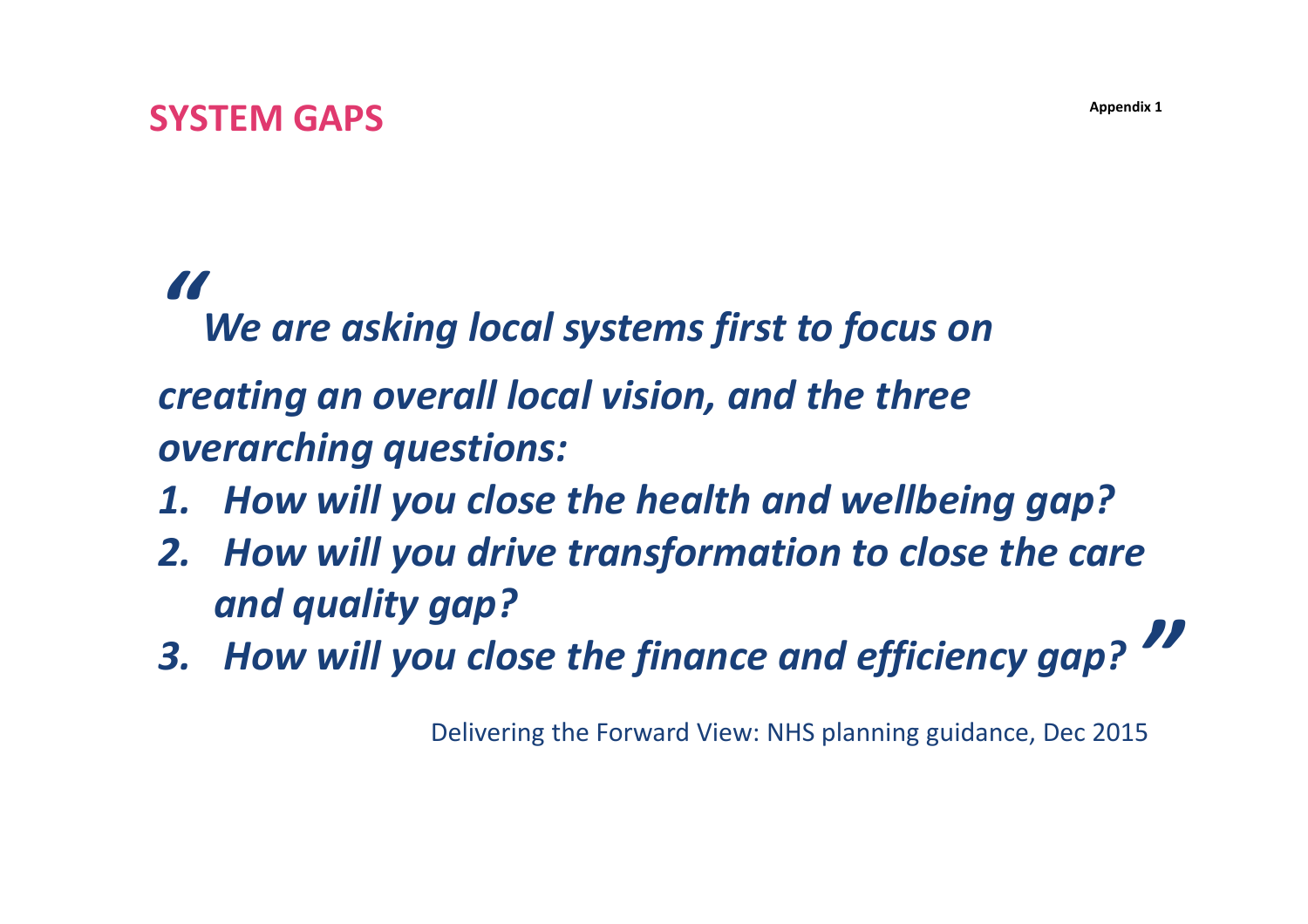### **Demographic Context**

Birmingham and Solihull have a total population of c1.3m people. Both have areas of affluence and areas of significant deprivation. Over 1.1 million people live in Birmingham and 205,000 in Solihull.

### **Summary of key demographics:**

```
Birmingham is a young city (46% of the population are under 30)
```
Solihull has an ageing population (19% of the population are over 65, 13% in Birmingham)

Birmingham is a diverse city (42% of residents come from an ethnic group other than white)

Solihull has increasing diversity (11% of the population 15% of the under 15s)

Birmingham is a growing city linked in part to migration (9.9% increase since 2004, Solihull has increased by 3.6% since 2001)

Solihull has a prosperity gap reflected in the 10 year life expectancy gap between its wards

#### *Other key facts:*

75% of the Birmingham adult population owns a smart phone (highest coverage in Europe) Solihull hosts significant economic hubs for the footprint – NEC, Land Rover, Birmingham Airport, and the future HS2 hub – currently drawing in 85,000 workers daily. Birmingham hosts five universities.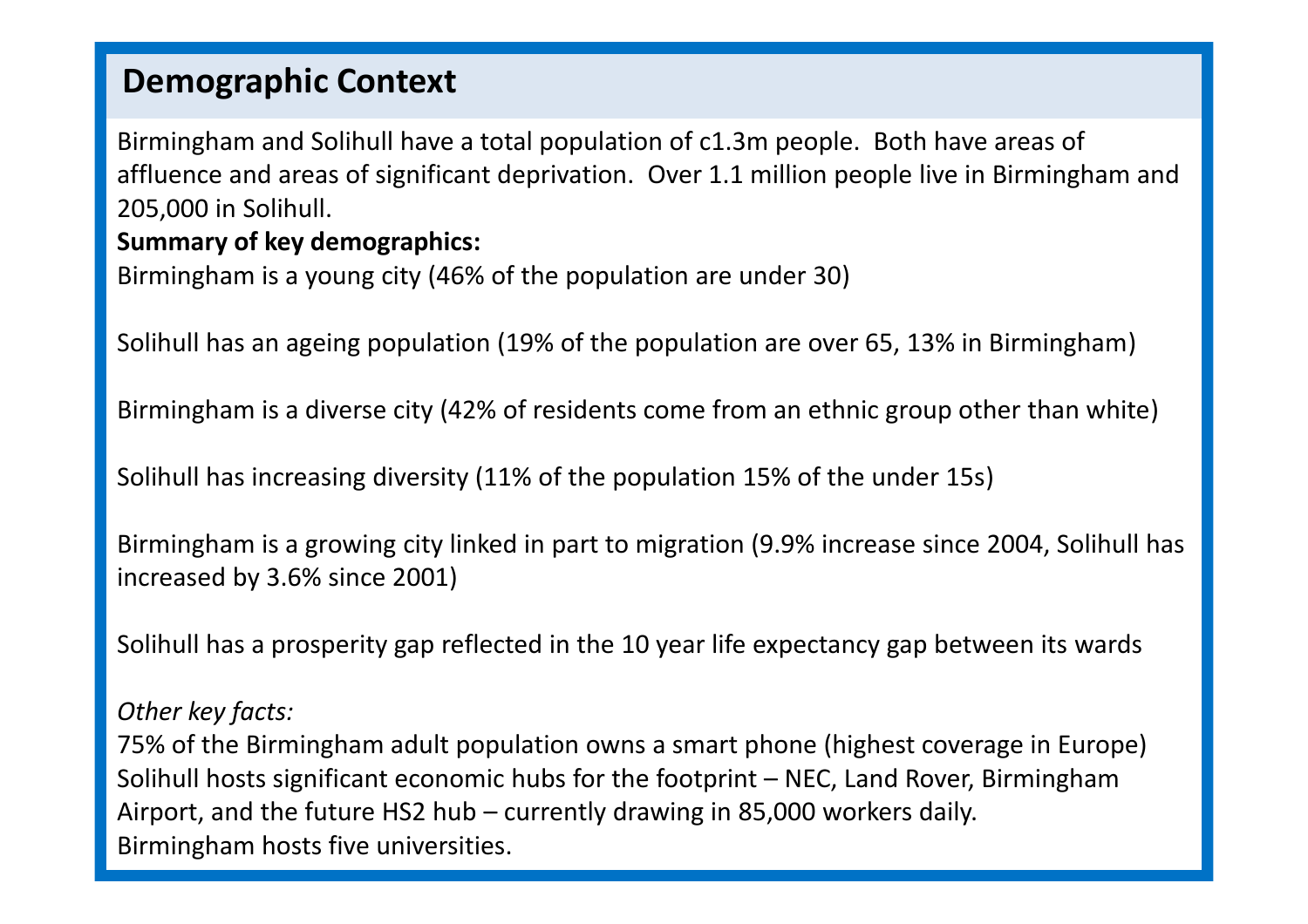## **HEALTH AND WELLBEING GAP**

#### **Scale of Gap**

#### **Vulnerable Groups & Communities**

440,000 (~40% of the footprint population) live in the "bottom 10%" most deprived areas across the footprint. Within this population:

- There is a life expectancy gap –Birmingham live 7.6 less years, men in Solihull 10.7, women in Birmingham 6.2, Women in Solihull 9.7
- 1 in 3 children live in poverty
- 3x more likely to have a mental health condition, be admitted for ambulatory sensitive conditions, or die from conditions amenable to healthcare

#### **Maternity & Early Years & Children & Young People**

- Birmingham is an outlier for A&E Attendances (0-4 years) National outliner for infant mortality
- Obesity: 38% of children aged 10-11 were classified overweight or obese in 2014/15, worst quartile (national average 34%)
- Birmingham & Solihull are outliers in family homelessness

#### **Employment & Health**

- 59,000 on Employment Support Allowance (4.5% BSol population, compared to 3.7% national average)
	- 49% with Mental Health problem, 14% musculoskeletal
- Only 1% (Birmingham) and 3% (Solihull) of supported adults with LD in paid employment (national average 7% )
- Only 6% of people with serious mental illness (on Care Programme Approach) recorded as employed

#### **System factors**

- Outlier for hospital admissions for fall injuries: there were 2,363 injuries from falls in people aged 65 and over per 100,000 population in 2014/15, worst quartile (national average 2,000 per 100,000)
- Deaths in hospital: 54% of deaths to place in hospital in Q1 of 15/16, worst quartile (National average 47%)
- Primary care variation (See Care Quality gap)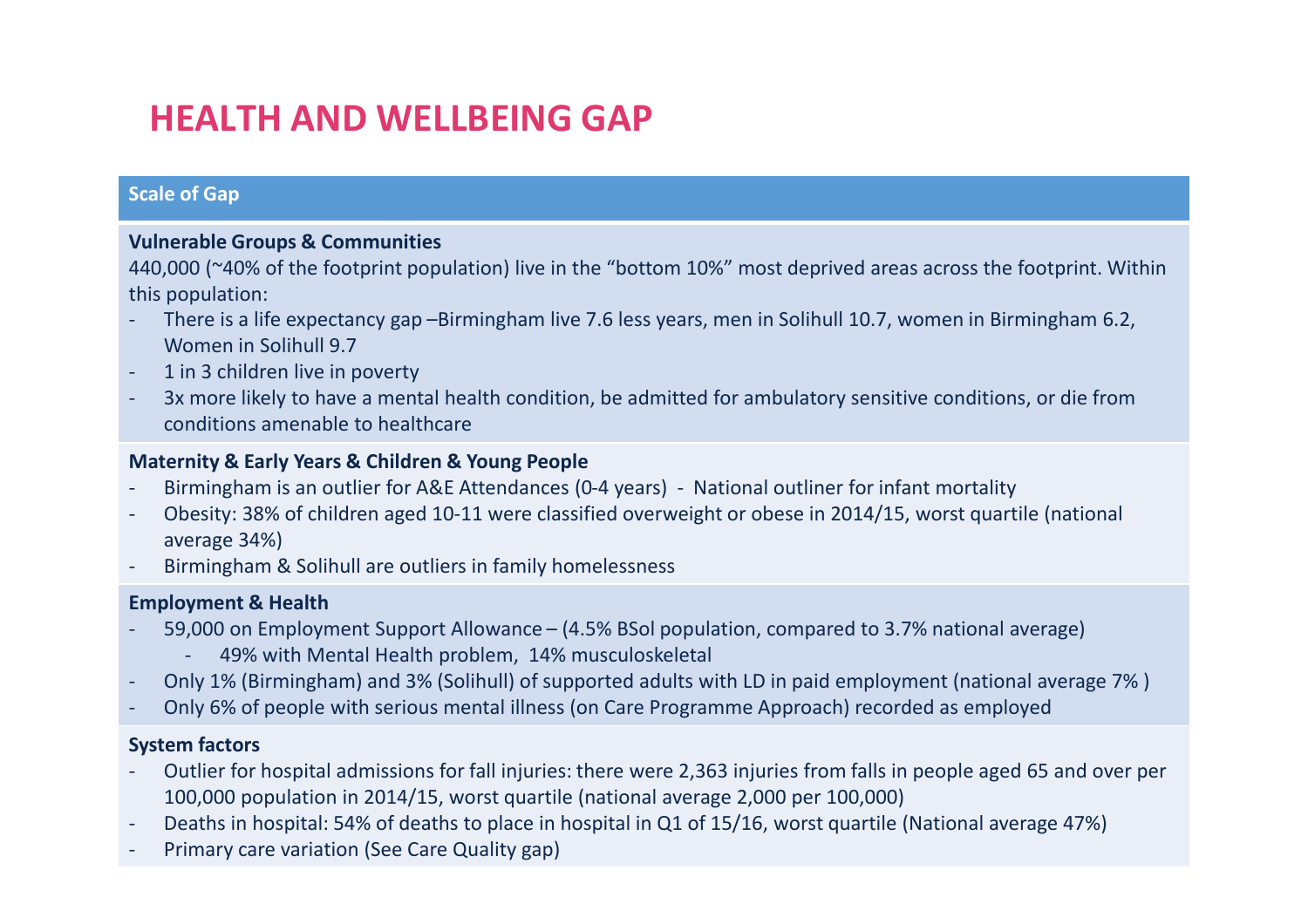## **CARE AND QUALITY GAP**

| <b>Priority area</b>                        | <b>Areas requiring improvement</b>                                                                                                                                                                                                                                                                       | <b>Planned activity</b>                                 |
|---------------------------------------------|----------------------------------------------------------------------------------------------------------------------------------------------------------------------------------------------------------------------------------------------------------------------------------------------------------|---------------------------------------------------------|
| <b>Primary care</b>                         | BSol is second lowest in country for GPs and<br>$\bullet$<br>nurses per thousand of the population<br>Nearly 1 in 4 of current GPs are over 55<br>$\bullet$<br>27% Primary Medical Services in footprint<br>$\bullet$<br>Requiring Improvement or Inadequate (national<br>average for footprints is 13%) |                                                         |
| <b>HEFT</b>                                 | • Medical Care including older persons<br>Maternity and gynaecology<br>Outpatients and diagnostic imaging<br>• Urgent and emergency care services<br>Children's and young people                                                                                                                         | Recovery plan in place and<br>being implemented         |
| <b>Royal Orthopaedic</b><br><b>Hospital</b> | Intensive / critical care<br>$\bullet$<br><b>Outpatient and diagnostics</b><br>$\bullet$                                                                                                                                                                                                                 | Recovery plan in place and<br>being implemented         |
| <b>BCC Children's Service</b>               | Long term ongoing issues with safeguarding<br>$\bullet$                                                                                                                                                                                                                                                  | Recovery plan in place and<br>being implemented         |
| <b>Adult social care</b><br>provision       | Long term issues with quality requiring<br>$\bullet$<br>impovement                                                                                                                                                                                                                                       | New dialogue with providers in<br><b>Bham commenced</b> |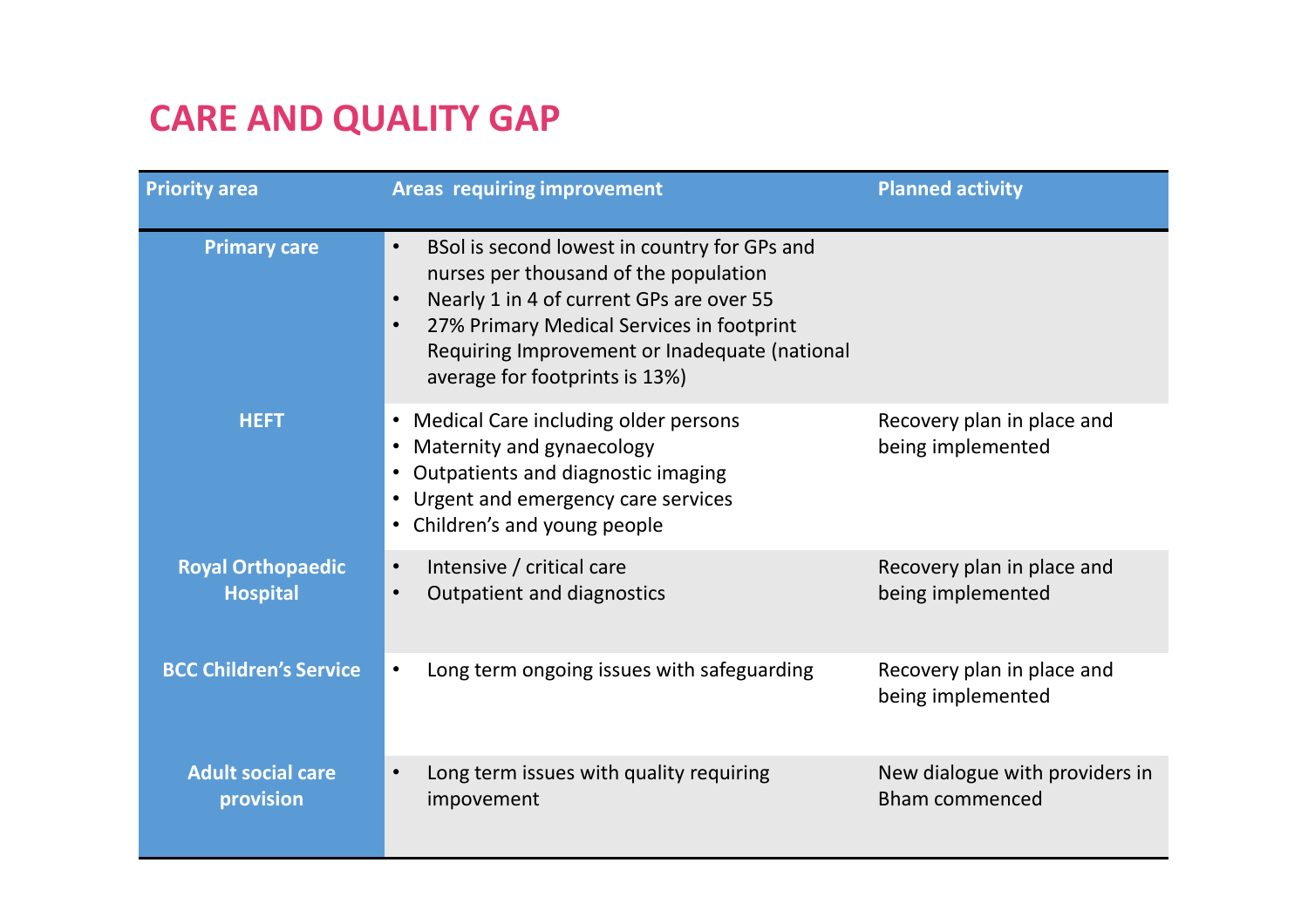### **FINANCE GAP**

# 2016/17

# 2020/21

System faces **in year gap of c£18m in 2016/17**

Given no change in current spending trends, **the financial gap in 2020/1 will grow to c£713m**

This is driven by primarily by the pressures in Adult Social Care, the majority of which is as a result of BCC's situation, but there are emerging pressures in the commissioning and provider sides of the NHS

**Assuming we are able to deliver all currently planned savings right across the system, we would still have a residual gap of c £191m in 2020/1**